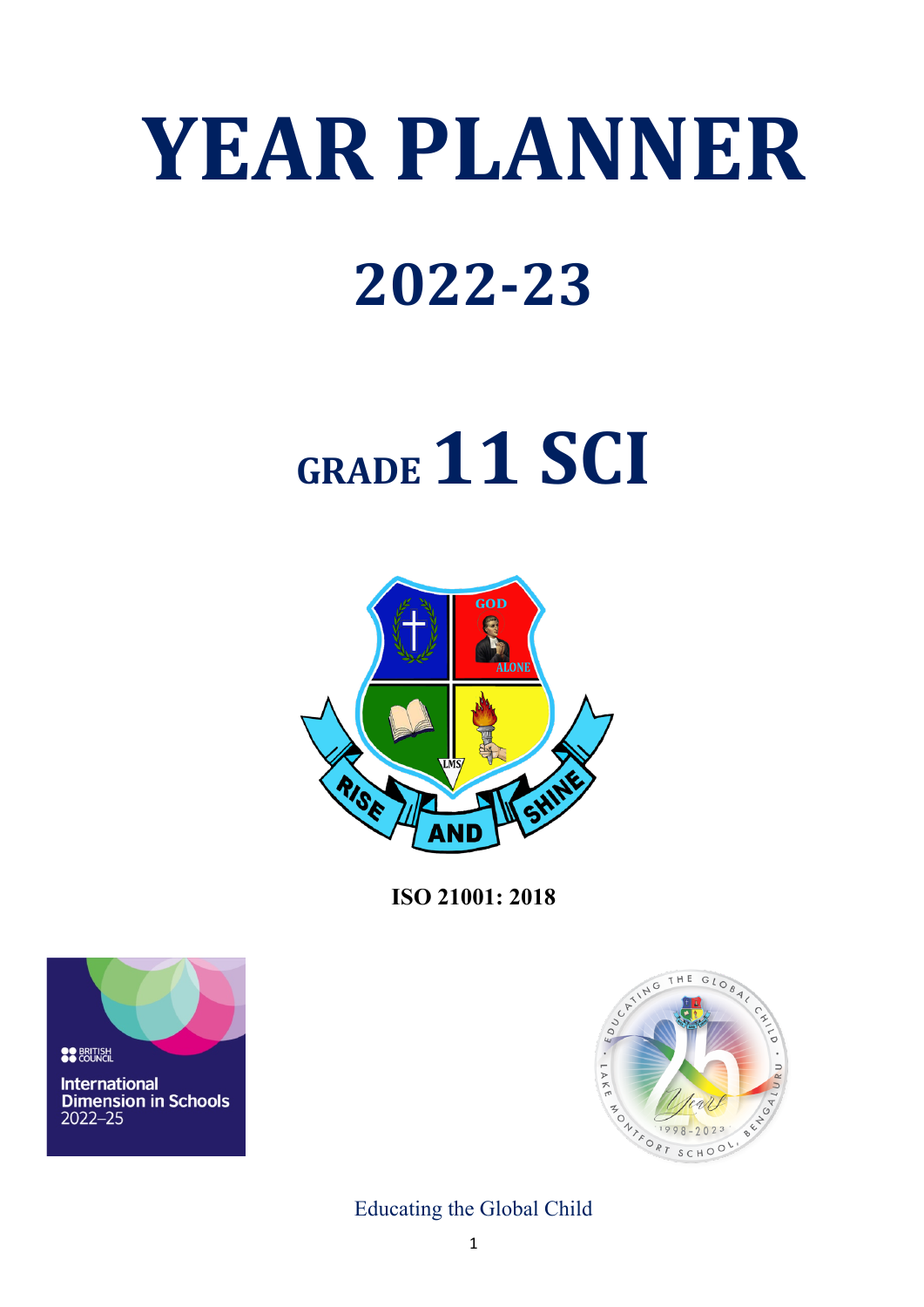#### **ENGLISH**

| Month           | Chapter/Content                                                                                                                                                           | Test/Exam                                                                                                                                                                                                                   | <b>TOPICS FOR SPEAKING &amp;</b><br><b>LISTENING SKILLS&amp;</b> |
|-----------------|---------------------------------------------------------------------------------------------------------------------------------------------------------------------------|-----------------------------------------------------------------------------------------------------------------------------------------------------------------------------------------------------------------------------|------------------------------------------------------------------|
|                 |                                                                                                                                                                           |                                                                                                                                                                                                                             | <b>ACTIVITIES</b><br>(LANGUAGES)                                 |
| June            | Hornbill: Chap: 1(Prose and Poem)<br><b>Grammar: Determiners</b><br>W. Skills: Notice Writing and Poster<br>Writing.                                                      |                                                                                                                                                                                                                             |                                                                  |
| July            | Hornbill: Chap:2(Prose)<br>Snapshots: Chap: 1 and 2<br><b>Grammar: Tenses</b><br>W. Skills: Business / Official Letter                                                    | <b>Monthly Test-1</b><br><b>Portion: Comprehension</b><br>Grammar: Determiners, Tenses re-<br>ordering of sentences<br>Hornbill: Chap: 1 (Both Prose and<br>Poem)<br>Snapshots: Chap: 1                                     |                                                                  |
| <b>August</b>   | Hornbill: Chap: 3 and 4 (Prose and<br>Poem)<br>Snapshots: Chap: 3 and 4<br><b>Grammar: Modals</b><br>Writing Skills: Letter Writing (Job<br>Application), Speech Writing. | <b>Monthly Test -2</b><br>Portion: Comprehension<br>Grammar: Determiners, Tenses and<br>re-ordering of sentences<br>Hornbill: Chap: 2 and 3.<br>Snapshots: Chap: 2 and 3.                                                   | <b>Speaking and listening</b><br>skills                          |
| September       | Hornbill: Chap:5 and 6(Prose and<br>Poem)<br>Snapshots: Chap: 5 and 6<br><b>Writing Skills: Advertisement</b><br>Writing                                                  | <b>Term Examination</b><br><b>Portion: Comprehensions</b><br>Hornbill: Chap: 1-4 and 6 (Both<br>prose and poem) Chap: 5 (Only<br>Prose)<br>Snapshots: Chap: 1 to 4<br>Grammar:June-September.<br>W. Skills: June-September. |                                                                  |
| October         | Hornbill: Chap:7(Prose and Poem)<br><b>Grammar: Active and Passive Voice</b><br>W. Skills: Article Writing                                                                |                                                                                                                                                                                                                             |                                                                  |
| November        | Hornbill: Chap: 8(Prose and Poem)<br>Snapshots: Chap: 7<br><b>Gram: Clauses</b><br><b>Writing Skills: Debate Writing</b>                                                  | <b>Monthly Test-3</b><br>Portion: Comprehension<br>Hornbill: Chap:7 and 8 (Prose and<br>poem)<br>Snapshots: Chap: 6                                                                                                         |                                                                  |
| <b>December</b> | Snapshots: Chap: 8<br>Gram: Revision<br><b>Writing Skills: Report Writing</b>                                                                                             |                                                                                                                                                                                                                             | <b>Speaking and listening</b><br>skills                          |
| January         | <b>REVISION</b>                                                                                                                                                           | <b>Monthly Test-4</b>                                                                                                                                                                                                       |                                                                  |
| <b>February</b> | <b>REVISION</b>                                                                                                                                                           | <b>Annual Exam</b>                                                                                                                                                                                                          |                                                                  |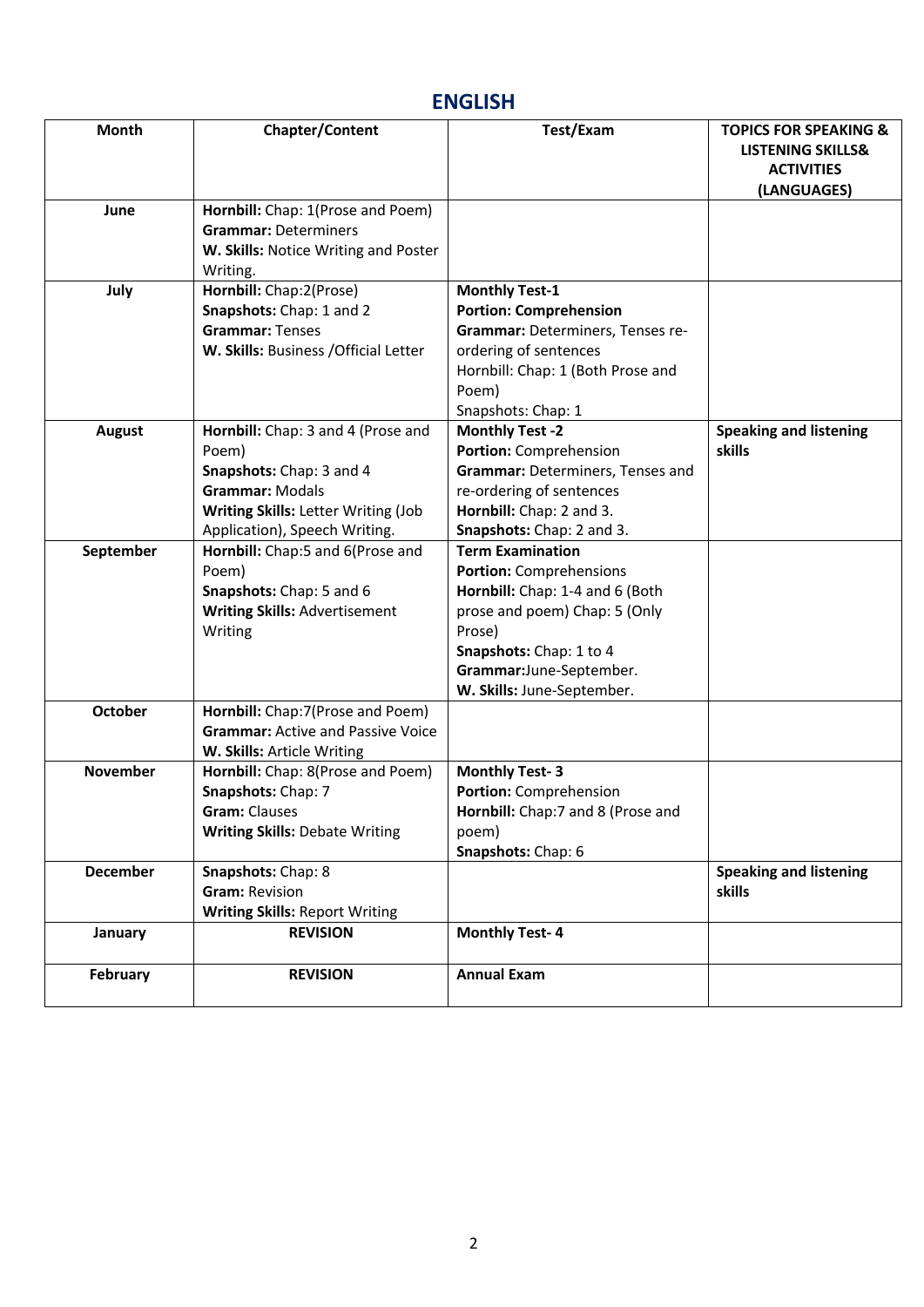#### **MATHEMATICS**

| <b>Month</b> | <b>Chapters</b>                                                                   | Test / Exam             | <b>Experiments</b>                                                           |
|--------------|-----------------------------------------------------------------------------------|-------------------------|------------------------------------------------------------------------------|
| June         | SU: 01. Sets<br>GP: 02. Relations & Functions                                     |                         | Subsets<br>Relations<br>Algebra of Operations                                |
| July         | GP: 15. Statistics<br>SU: 13. Limits                                              | <b>MONTHLY TEST - 2</b> | Differentiate between Relation and Function<br>7. Straight Line<br>8. limits |
| August       | SU: 05. Complex Numbers and Quadratic<br>Equations<br>GP: 06. Linear Inequalities | MONTHLY TEST - 3        | Connection)<br>9. Truth Values (Parallel<br>10. Sample Space of a coin       |
| Sep          | SU: 07. Permutations and Combinations<br>GP: 08. Binomial Theorem                 |                         | 5. Combination<br>6. Complex numbers                                         |
| Oct          | SU: 09. Sequence and Series<br>GP: 10. Straight Lines                             |                         |                                                                              |
| Nov          | GP: 11. Conic Sections<br>SU: 12. Introduction to Three-<br>dimensional Geometry  |                         |                                                                              |
| Dec          | SU: 13. Derivatives<br>SU: 03. Trigonometric Functions<br>GP: 16. Probability     | <b>MONTHLY TEST - 4</b> |                                                                              |
| Jan          | <b>REVISION</b>                                                                   |                         |                                                                              |
| Feb          | ANNUAL EXAMINATION                                                                |                         |                                                                              |

#### **PHYSICS**

| <b>MONTH</b>     | <b>CHAPTER / CONTENT</b>                                                        | TEST / EXAM                                     |
|------------------|---------------------------------------------------------------------------------|-------------------------------------------------|
| <b>JUNE</b>      | Unit 1. Physical World and Measurement<br>Ch. 3 Motion in a Straight Line       |                                                 |
| <b>JULY</b>      | Ch. 4 Motion in a Plane<br>Ch. 5 Laws of Motion                                 | <b>MONTHLY TEST -1</b><br>PORTION: Ch. $1 - 4$  |
| <b>AUGUST</b>    | Ch. 6 Work, Energy and Power<br>Ch. 7 System of Particles and Rotational Motion | <b>MONTHLY TEST -2</b><br>PORTION: $Ch. 5-7$    |
| <b>SEPTEMBER</b> | Ch. 8 Gravitation<br>Ch. 9 Mechanical Properties of Solids                      | <b>TERM EXAMINATION</b><br>PORTION: Ch. $1 - 8$ |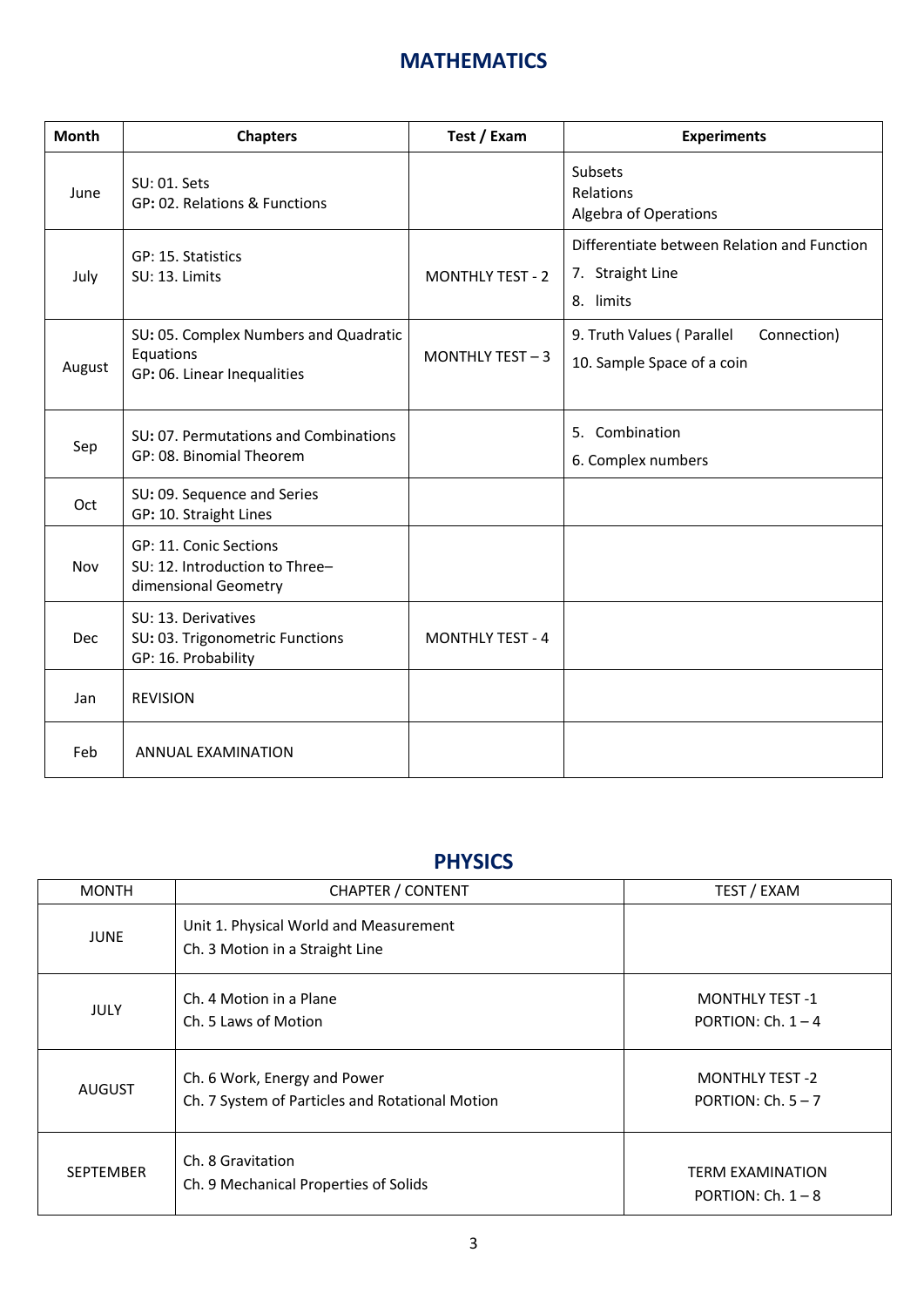| <b>OCTOBER</b>  | Ch. 10 Mechanical Properties of Fluids<br>Ch. 11 Thermal Properties of Matter |                                                   |
|-----------------|-------------------------------------------------------------------------------|---------------------------------------------------|
| <b>NOVEMBER</b> | Ch. 12 Thermodynamics<br>Ch. 13 Kinetic Theory                                | <b>MONTHLY TEST -3</b><br>PORTION: $Ch. 9 - 13$   |
| <b>DECEMBER</b> | Ch. 14 Oscillations<br>Ch. 15 Waves                                           |                                                   |
| <b>JANUARY</b>  | Revision                                                                      | <b>MONTHLY TEST -4</b><br>PORTION: Ch. 14,15      |
| <b>FEBRUARY</b> | Revision                                                                      | <b>ANNUAL EXAMINATION</b><br><b>Full Syllabus</b> |

#### **CHEMISTRY**

| <b>MONTH</b>     | <b>CHAPTER / CONTENT</b>                                            | <b>TEST / EXAM</b>         |
|------------------|---------------------------------------------------------------------|----------------------------|
| <b>JUNE</b>      | Chapter - 1 Some Basic Concepts of Chemistry                        |                            |
| <b>JULY</b>      | Chapter $-2$ Structure of Atom                                      | <b>MONTHLY TEST -1</b>     |
|                  |                                                                     | PORTION: Chapters: 1&2     |
| <b>AUGUST</b>    | Chapter - 3Classification of Elements and Periodicity in Properties | <b>MONTHLY TEST -2</b>     |
|                  | Chapter - 4 Chemical Bonding and Molecular Structure                | PORTION: Chapters 3&4      |
| <b>SEPTEMBER</b> | Chapter -6 Chemical Thermodynamics                                  | <b>TERM EXAMINATION</b>    |
|                  |                                                                     | PORTION: June to September |
| <b>OCTOBER</b>   | Chapter $-7$ Equilibrium                                            |                            |
| <b>NOVEMBER</b>  | Chapter -8 Redox Reactions                                          | <b>MONTHLY TEST-3</b>      |
|                  |                                                                     | PORTION: Chapters: 7&8     |
| <b>DECEMBER</b>  | Chapter-12 Organic Chemistry: Some basic Principles and             |                            |
|                  | Techniques                                                          |                            |
| <b>JANUARY</b>   | Chapter - 13 Hydrocarbons                                           | <b>MONTHLY TEST-4</b>      |
|                  |                                                                     | PORTION: Chapters: 12 &13  |
| <b>FEBRUARY</b>  | <b>Annual Examination</b>                                           |                            |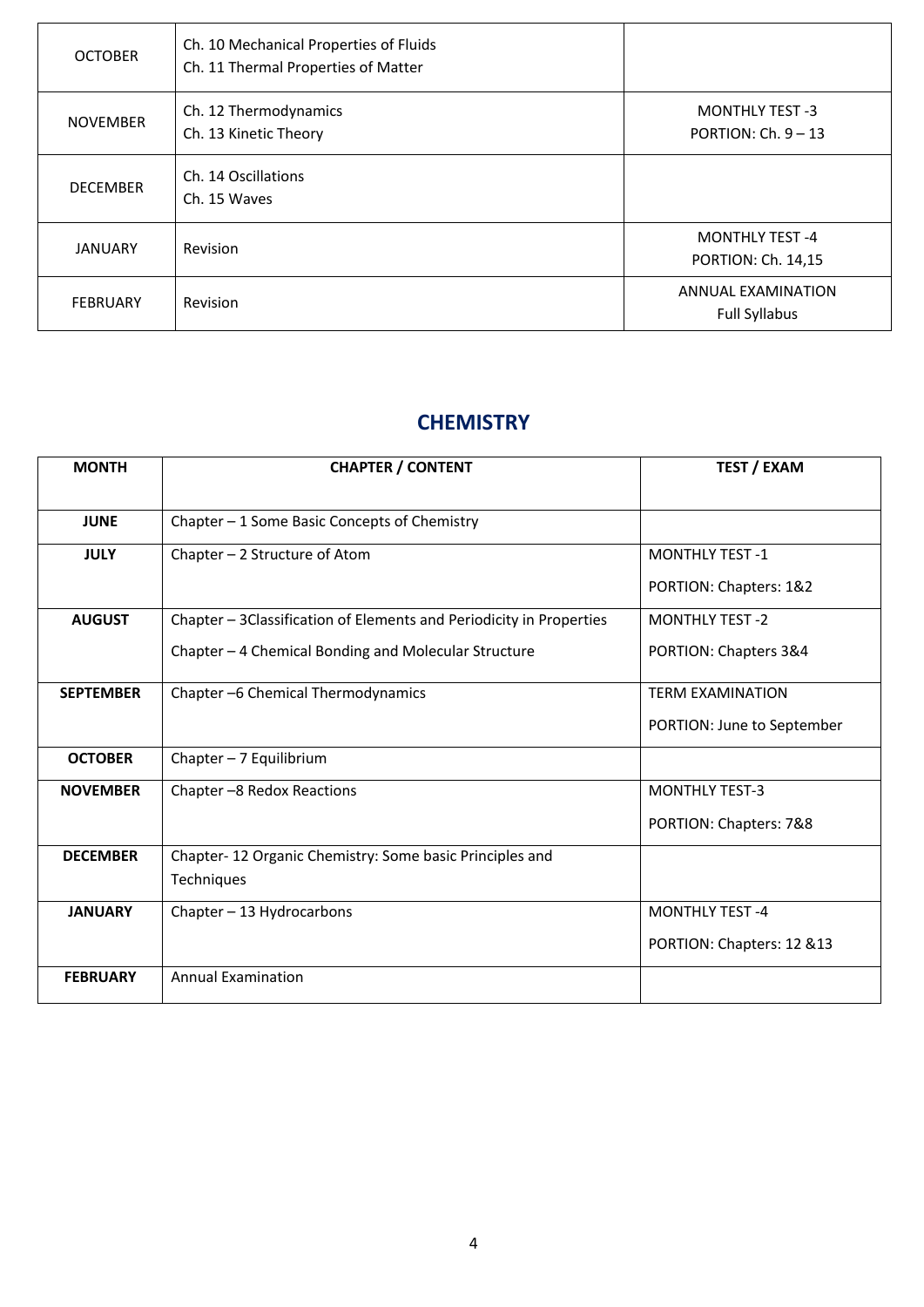#### **COMPUTER SCIENCE**

| <b>MONTH</b>    | <b>CHAPTER / CONTENT</b>                          | <b>TEST / EXAM</b>            |
|-----------------|---------------------------------------------------|-------------------------------|
| <b>JUNE</b>     | <b>CH 1: COMPUTER SYSTEM OVERVIEW</b>             |                               |
|                 | <b>CH 2: DATA REPRESENTATION</b>                  |                               |
| <b>JULY</b>     | <b>CH 3: BOOLEAN LOGIC</b>                        | <b>MONTHLY TEST -1</b>        |
|                 | <b>CH 5: INTRODUCTION TO PROBLEM SOLVING</b>      | Portion - CH: 1,2,3           |
| <b>AUGUST</b>   | <b>CH 6: GETTING STARTED WITH PYTHON</b>          | <b>MONTHLY TEST -2</b>        |
|                 | <b>CH 7: PYTHON FUNDAMENTALS</b>                  | Portion - CH: 8,9,10          |
| SEPTEMBER       | <b>CH 8: DATA HANDLING</b>                        | <b>TERM EXAMINATION</b>       |
|                 | <b>CH 9: FLOW OF CONTROL</b>                      | Portion - CH: 1,2,3,7,8,9,10  |
| <b>OCTOBER</b>  | <b>CH 10: STRING MANIPULATION</b>                 |                               |
|                 | <b>CH 11: LIST MANIPULATION</b>                   |                               |
| <b>NOVEMBER</b> | <b>CH 12: TUPLES</b>                              | <b>MONTHLY TEST -3</b>        |
|                 | <b>CH 13: DICTIONARIES</b>                        | Portion - CH: 12,13,14        |
| <b>DECEMBER</b> | <b>CH 14: UNDERSTANDING SORTING</b>               |                               |
|                 | <b>CH 15: CYBER SAFETY</b>                        |                               |
| <b>JANUARY</b>  | <b>CH 16: ONLINE ACCESS AND COMPUTER SECURITY</b> | <b>MONTHLY TEST-4</b>         |
|                 | CH 17: SOCEITY, LAW AND ETHICS                    | Portion - CH: 15,16,17        |
| <b>FEBRUARY</b> |                                                   | <b>ANNUAL EXAMINATION</b>     |
|                 | <b>REVISION</b>                                   | Portion - CH: 1,2,3,7,8,9,10, |
|                 |                                                   | 12, 13, 14, 15, 16, 17        |

#### **BIOLOGY**

| <b>MONTH</b>  | <b>CHAPTER / CONTENT</b>                             | TEST / EXAM                    |
|---------------|------------------------------------------------------|--------------------------------|
| <b>JUNE</b>   | Chapter $-1$ The living world                        |                                |
|               | Chapter $-2$ Biological classification               |                                |
| <b>JULY</b>   | Chapter $-3$ Plant kingdom                           | <b>MONTHLY TEST -1</b>         |
|               | Chapter - 4 Animal kingdom                           | PORTION : Chapters : 1,2,&3    |
|               | <b>Chapter-6: Anatomy of Flowering Plants</b>        |                                |
| <b>AUGUST</b> | <b>Chapter-7: Structural Organisation in Animals</b> | <b>MONTHLY TEST -2</b>         |
|               | Chapter $-8$ Cell $-$ The unit of life               | PORTION : Chapters : 4,6,7,8&9 |
|               | Chapter $-9$ Biomolecules                            |                                |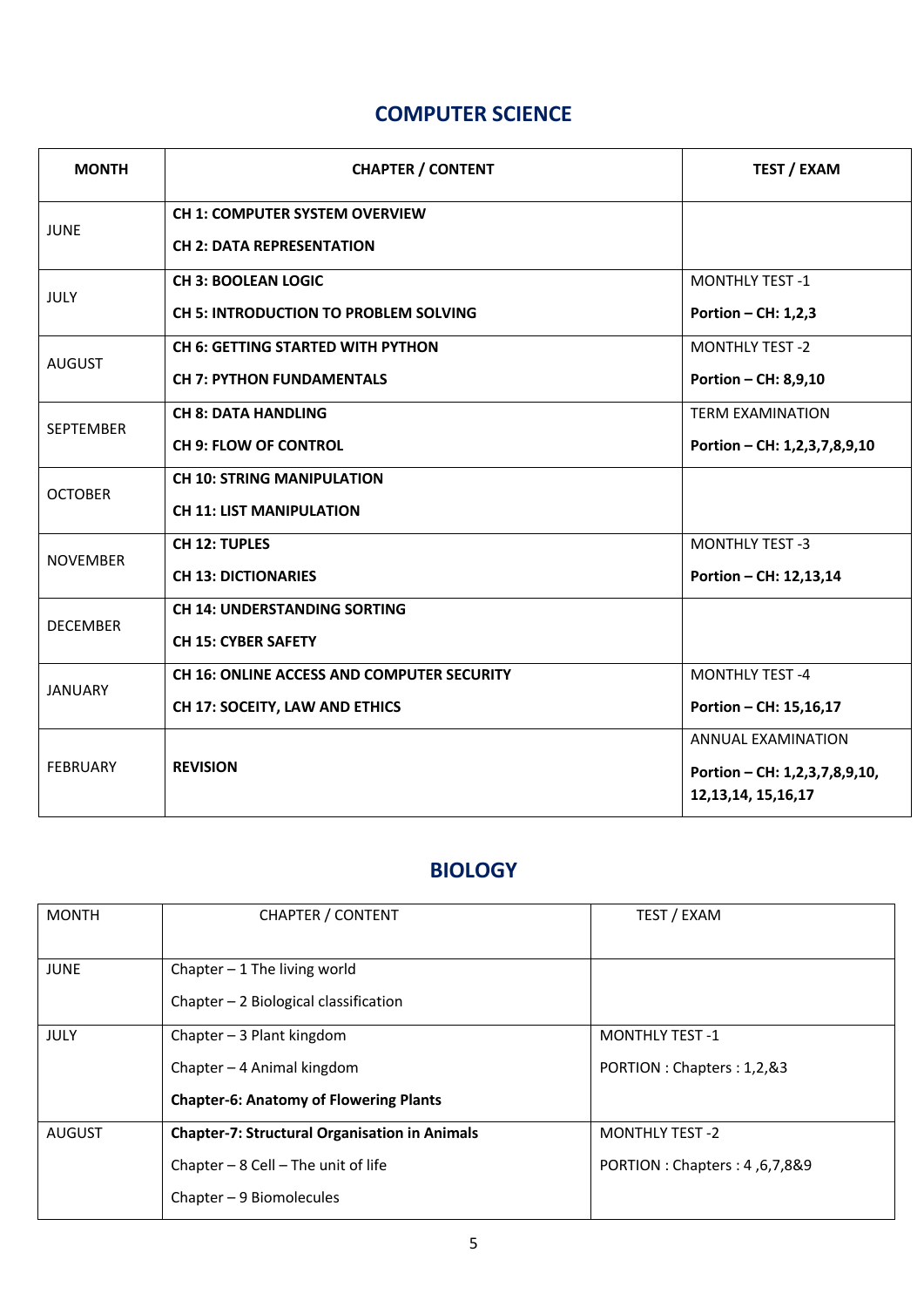| <b>SEPTEMBER</b> | Chapter - 10 Cell cycle and cell division                | <b>TERM EXAMINATION</b>              |
|------------------|----------------------------------------------------------|--------------------------------------|
|                  | Chapter - 17 Breathing and exchange of gases             | PORTION : June to September Syllabus |
| <b>OCTOBER</b>   | Chapter $-18$ Body fluid and circulation                 |                                      |
|                  | Chapter $-19$ Excretory products and elimination         |                                      |
| <b>NOVEMBER</b>  | Chapter-20: Locomotion and Movement                      | <b>MONTHLY TEST-3</b>                |
|                  | Chapter - 21 Neural control and co- ordination           | PORTION : Chapters : 18,19,20&21     |
| <b>DECEMBER</b>  | Chapter $-22$ Chemical co $-$ ordination and integration |                                      |
|                  | Chapter $-13$ Photosynthesis in plants                   |                                      |
| <b>JANUARY</b>   | Chapter $-14$ Respiration in plants                      | <b>MONTHLY TEST -4</b>               |
|                  | Chapter - 15 Plant growth and development                | PORTION : Chapters : 22,13,14        |
| <b>FEBRUARY</b>  | <b>Annual Examination</b>                                |                                      |

#### **PHYSICAL EDUCATION**

| <b>MONTH</b>     | <b>CHAPTER / CONTENT</b>                                                                                                                                                                                                                          | <b>TEST / EXAM</b>                |
|------------------|---------------------------------------------------------------------------------------------------------------------------------------------------------------------------------------------------------------------------------------------------|-----------------------------------|
| <b>JUNE</b>      | Stand - 1 GAMES/SPORTS<br>Football - Passing skills, Push pass.<br>Basketball - Dribbling skills low dribbling.<br>Athletic - Long jump (cycling method)<br>Stand $-2$ YOGA<br>Suryanamaskar<br>Partial curl-up, flexed/bend arm hang.<br>Mass PT | Muscular endurance<br>test        |
| <b>JULY</b>      | Stand - 1 GAMES/SPORTS<br>Football - Passing skills, long pass.<br>Basketball - Dribbling skills high dribbling.<br>Athletic - track and field marking.<br>Stand $-2$ YOGA<br>pranayama<br>Sit and reach, 600 mts run.<br>Mass PT                 | Flexibility and<br>endurance test |
| <b>AUGUST</b>    | Stand - 1 GAMES/SPORTS<br>Football - trapping skills, instep trapping.<br>Basketball - receiving the ball<br>Athletic - Sprint 100 mts<br>Stand $-2$ YOGA<br>pranayama<br>Flamingo balance test, shuttle run.<br>Mass PT                          | Balance and agility<br>test       |
| <b>SEPTEMBER</b> | Stand - 1 GAMES/SPORTS<br>Football - trapping skills, thigh trapping.<br>Basketball-2points shooting<br>Athletic - Sprint 200 mts<br>Stand $-2$ YOGA<br>Padmasana, bhujangasana.<br>Sprint/dash, Standing Vertical Jump<br>Mass PT                | Speed and power<br>test           |
| <b>OCTOBER</b>   | Stand - 1 GAMES/SPORTS<br>Football - trapping skills, chest trapping.                                                                                                                                                                             | Co-ordination test                |